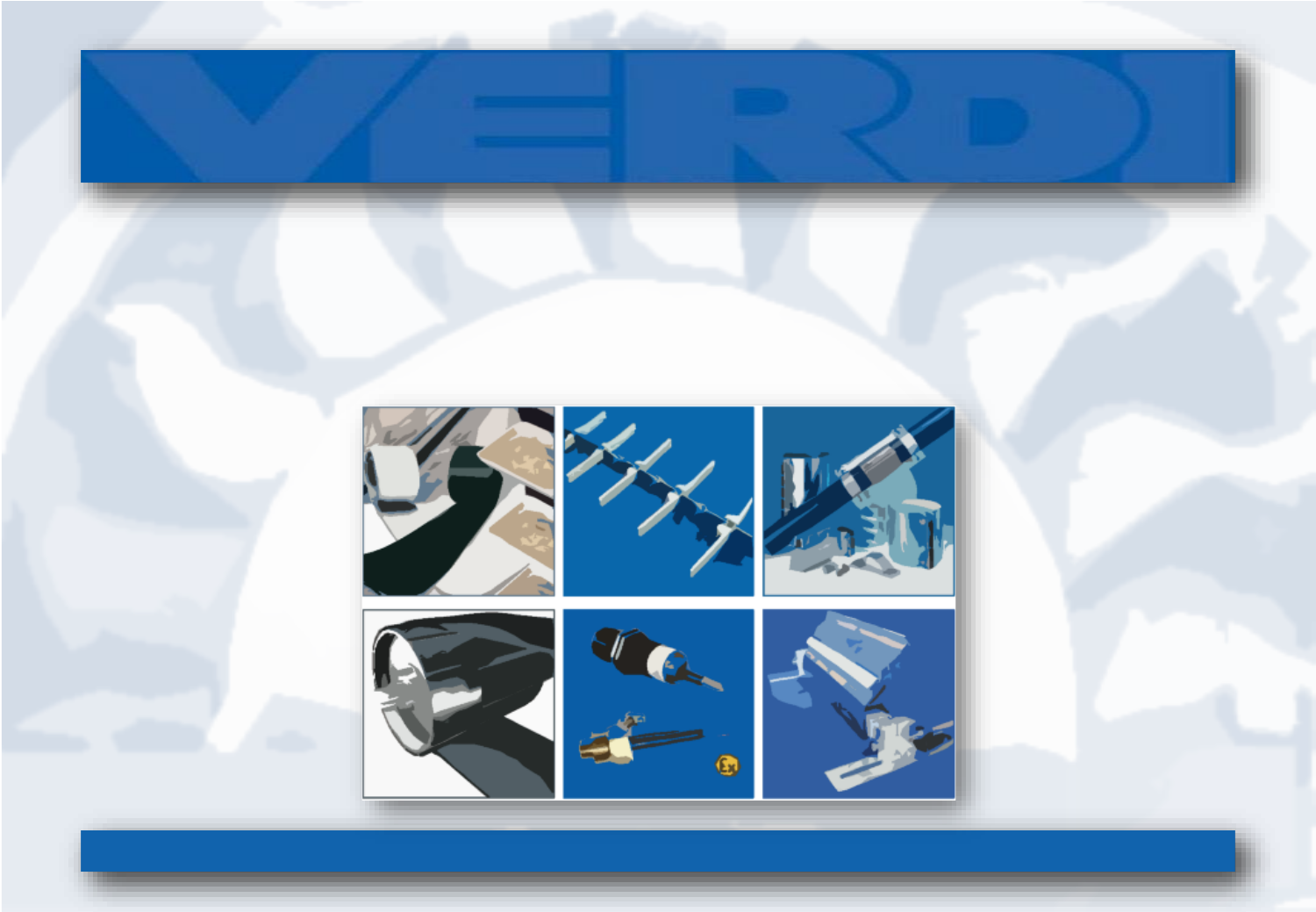

**VERDI Spa**, founded in 1987, is a leading company in bulk handling applications.

In 2000 obtained the Quality System certificate now updated to version ISO 9001: 2008

Verdi structures includes three sectors of activities :



**Spare parts Division Conveyor Division Zeolithe Division**



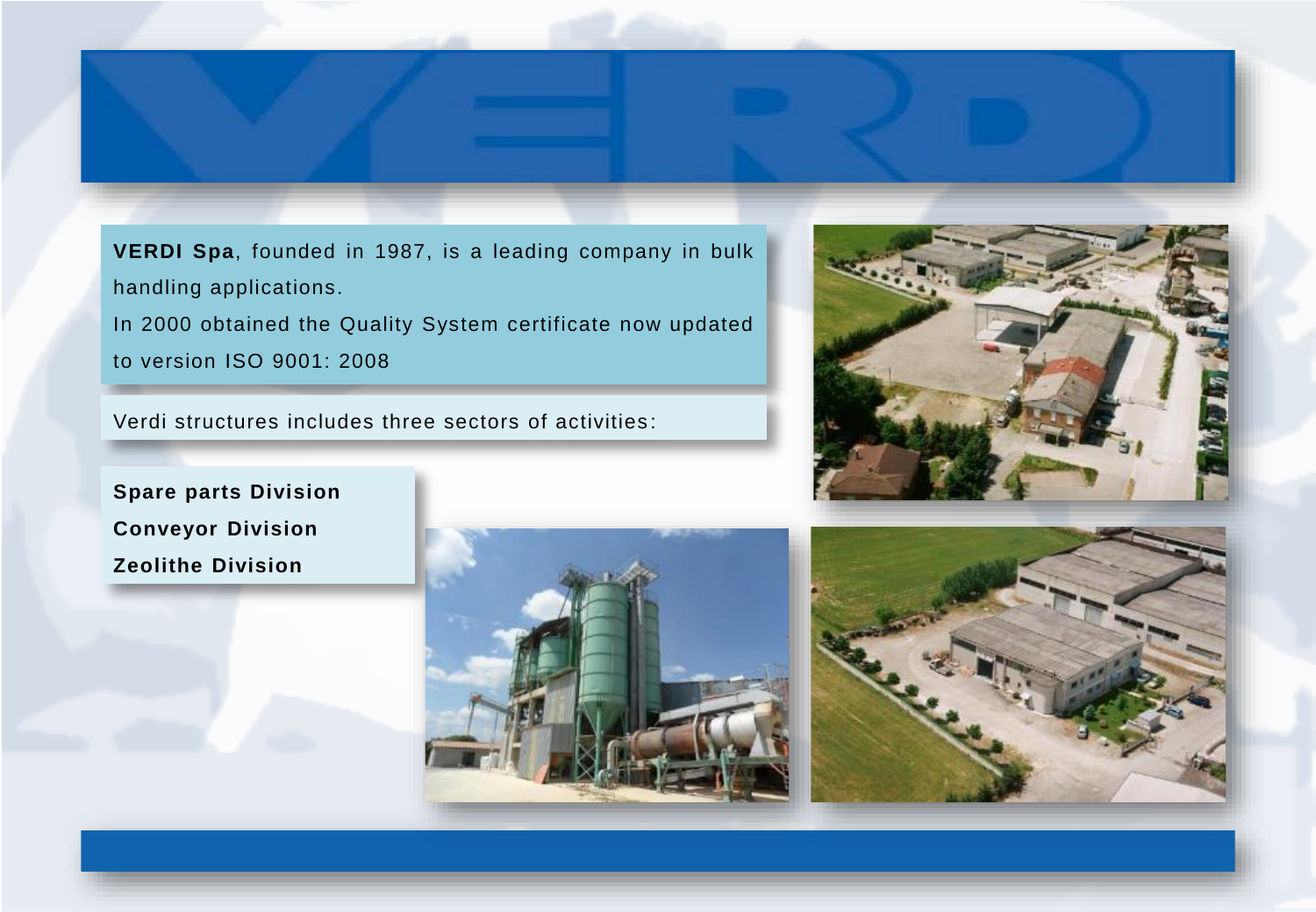### **Spare parts Division**

#### **CASTELNOVO di SOTTO (RE)**

VERD

**Spare parts Division**, manufactures and deals with full range of agro-industrial products; high level of knowledge and a very good technical team support our customers in a correct choice for a proper elevator engineering, or its optimization. Thanks to this knowledge it is possible to provide the most suitable components for any specific application keeping in due consideration the economical aspect. The internal moulding department assures quick deliveries and production elasticity to reply much more better to different needs of our customers.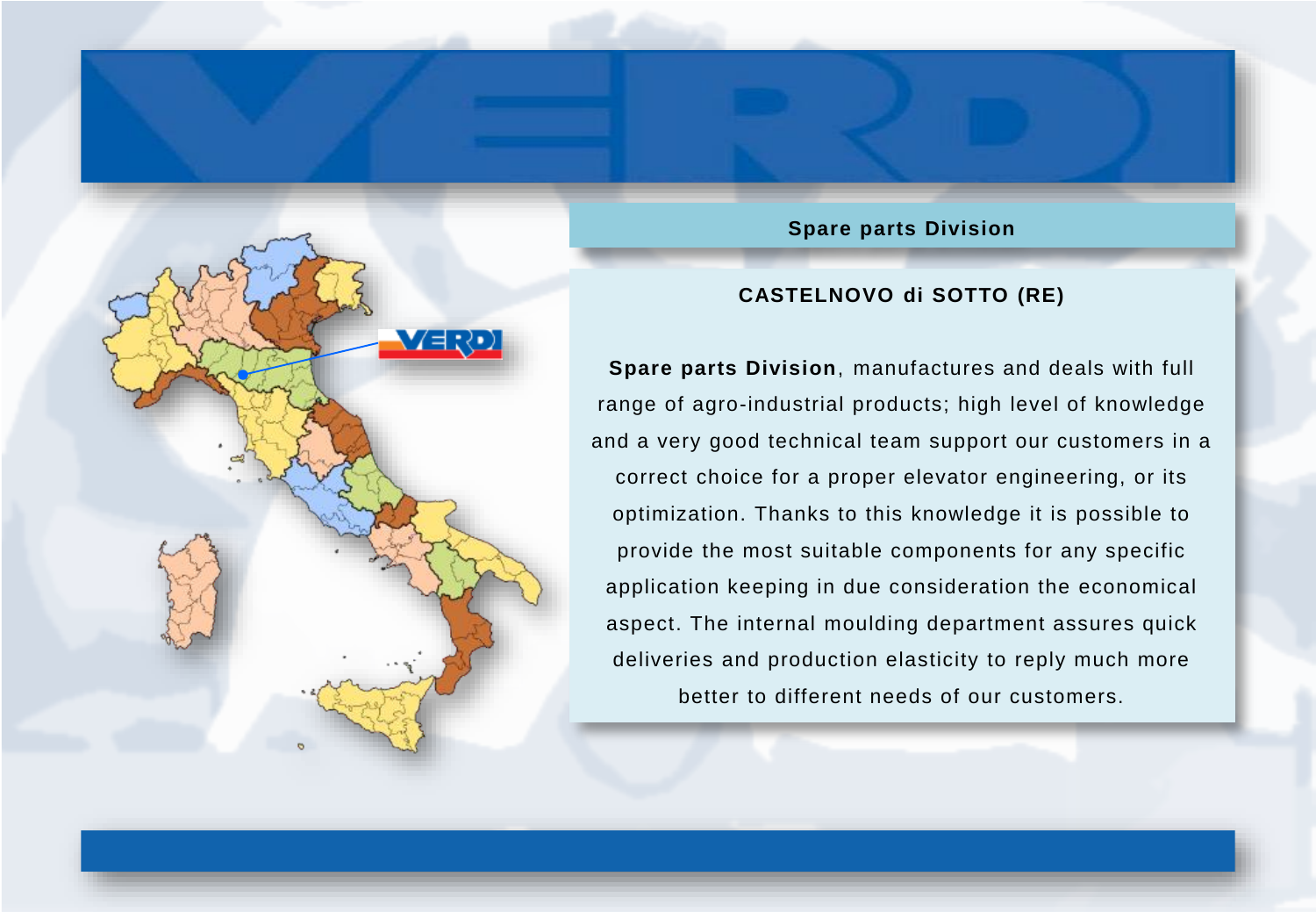**Thermoplastic Moulding Department** based in CASTELNOVO di SOTTO (RE)



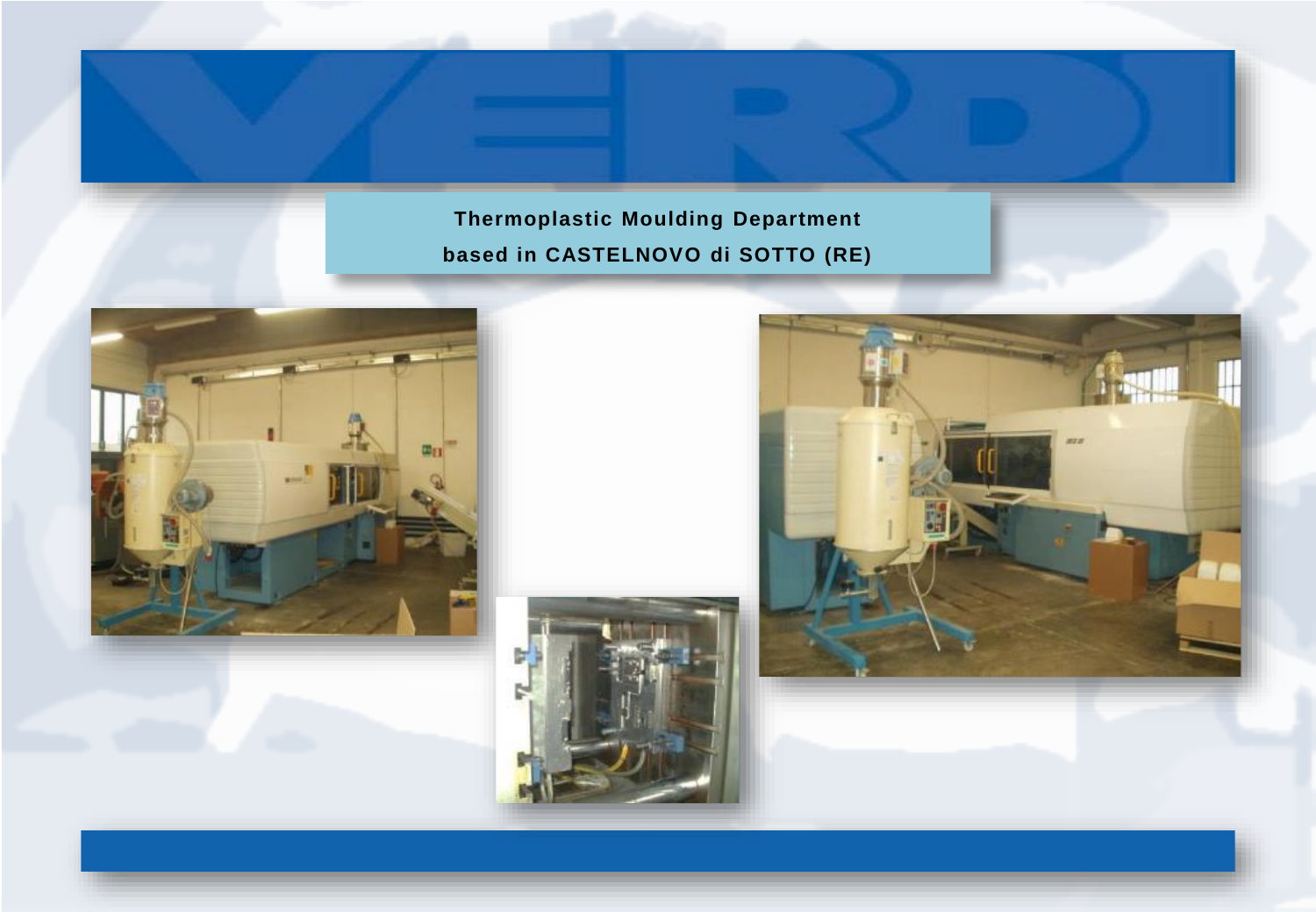## **Conveyor Division**

#### **TORINO**

 $V \in \mathbb{R}^D$ 

**Conveyor Division** is specialized in continuous transport systems and particular application for special products handling. Our technical staff offers a technical support to solve transport problems studying which are the best components to optimize the result saving costs.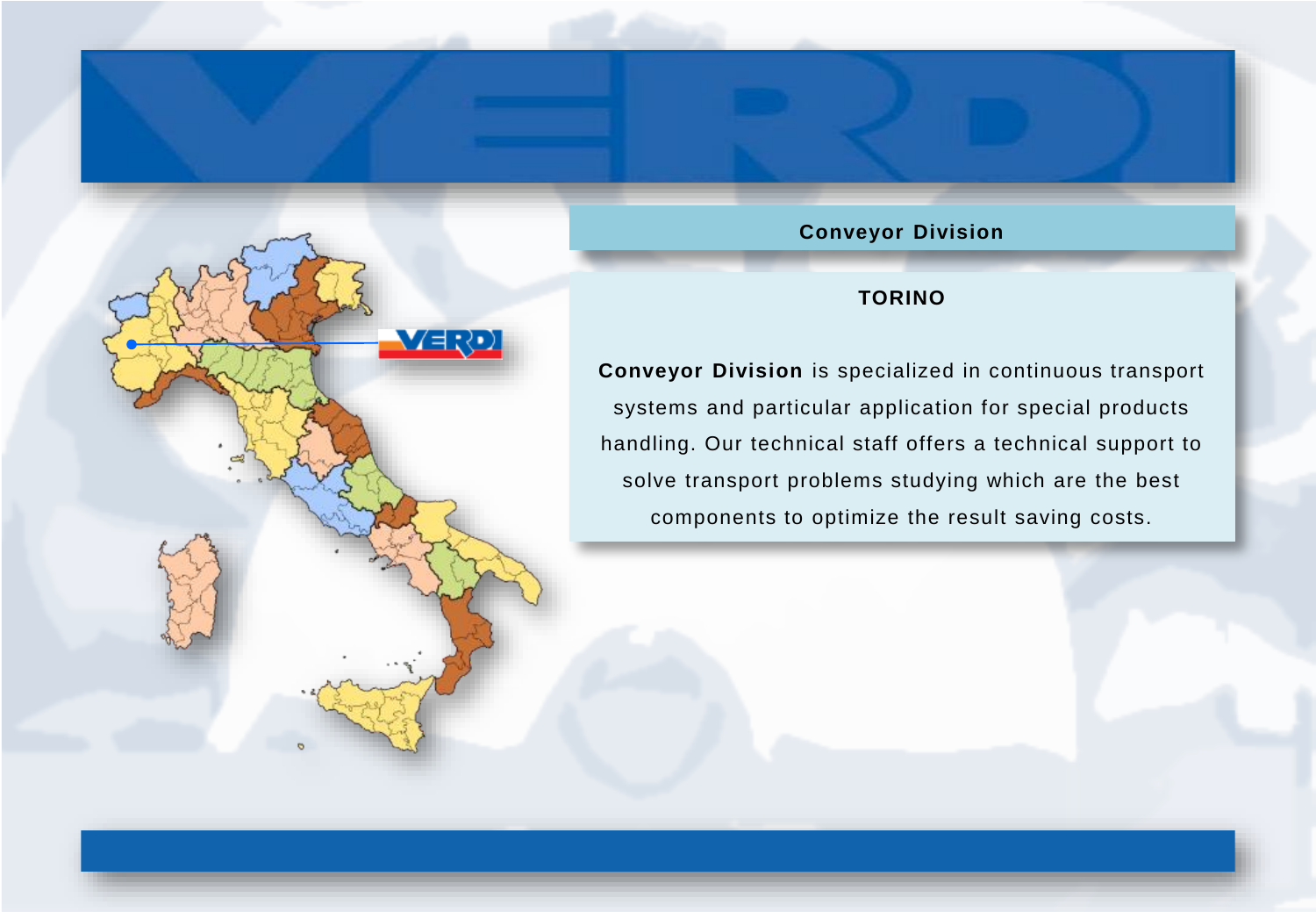#### **Zeolithe Division**

#### **Based in CASTEL GIORGIO (TR)**

V∕∃;}⊃

**Zeolithe Division** , the main deal is with zeolithe used for food feed, agricultural field and water treatments. VERDI extracts its zeolithe in the Centre of Italy, the production process consists in drying and removing all powder for raw material. This particular process, completely automatic, is made in Castel giorgio where are respected the maximum levels of controls, security and environment respect. Thanks to these activities, Verdi zeolithe is certified GMP plus.

Moreover, the deposit has been constantly checked with analysis from Dipartimento di Scienze della Terra University of Modena and Reggio Emilia, which periodically sample the material dealed with too.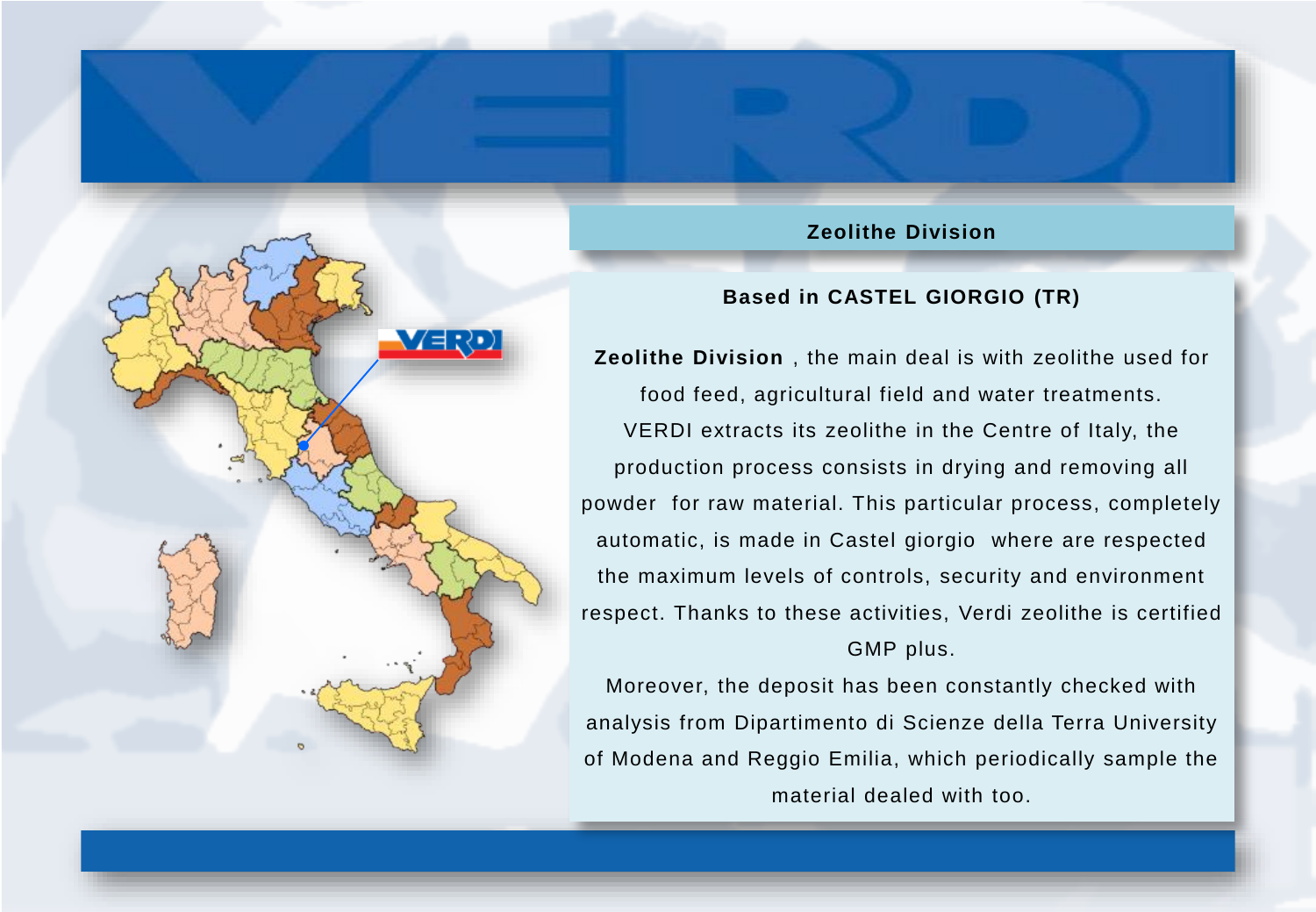**Production unit for drying, screening and storage of Zeolithe based in CASTEL GIORGIO (TR)**





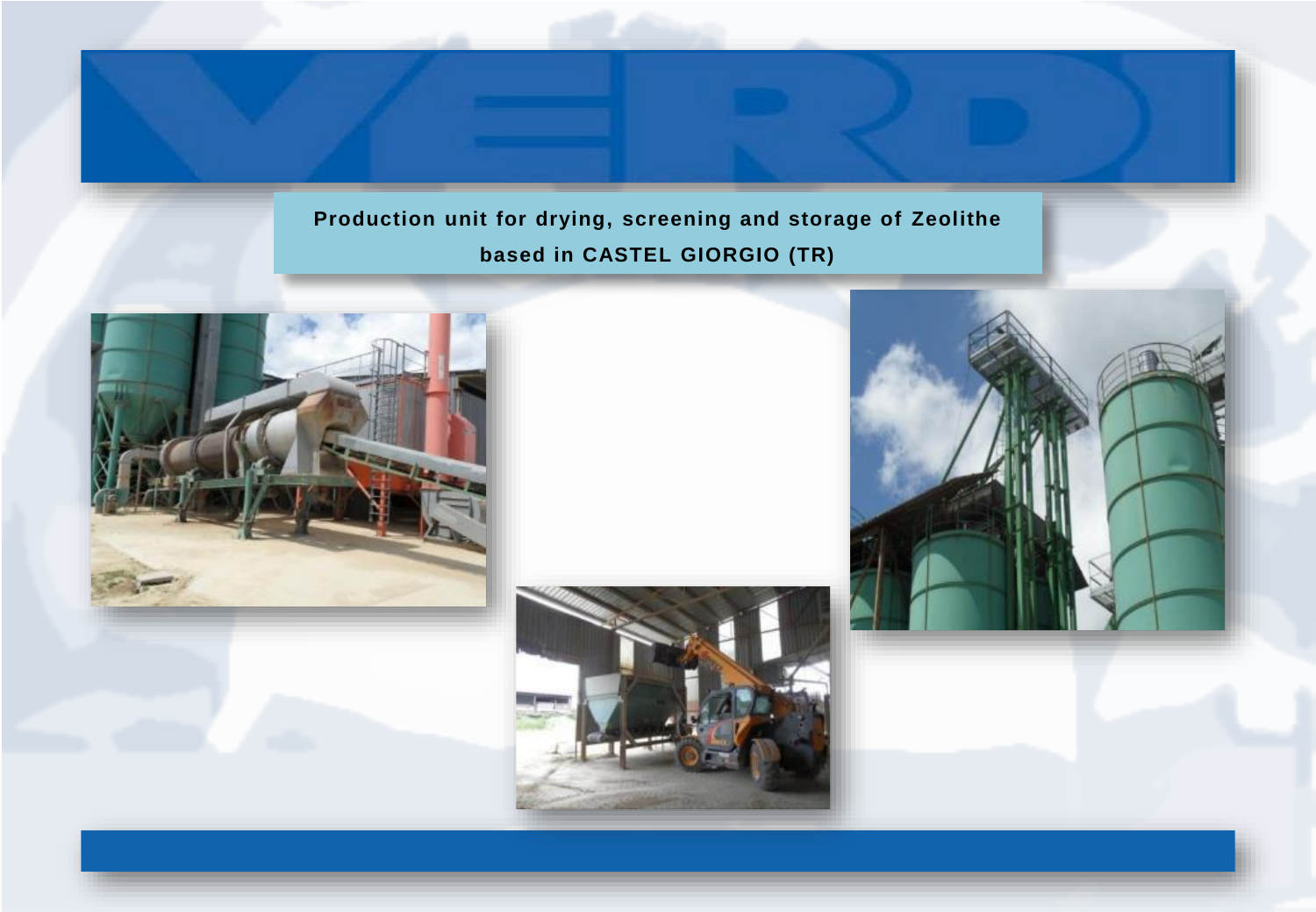